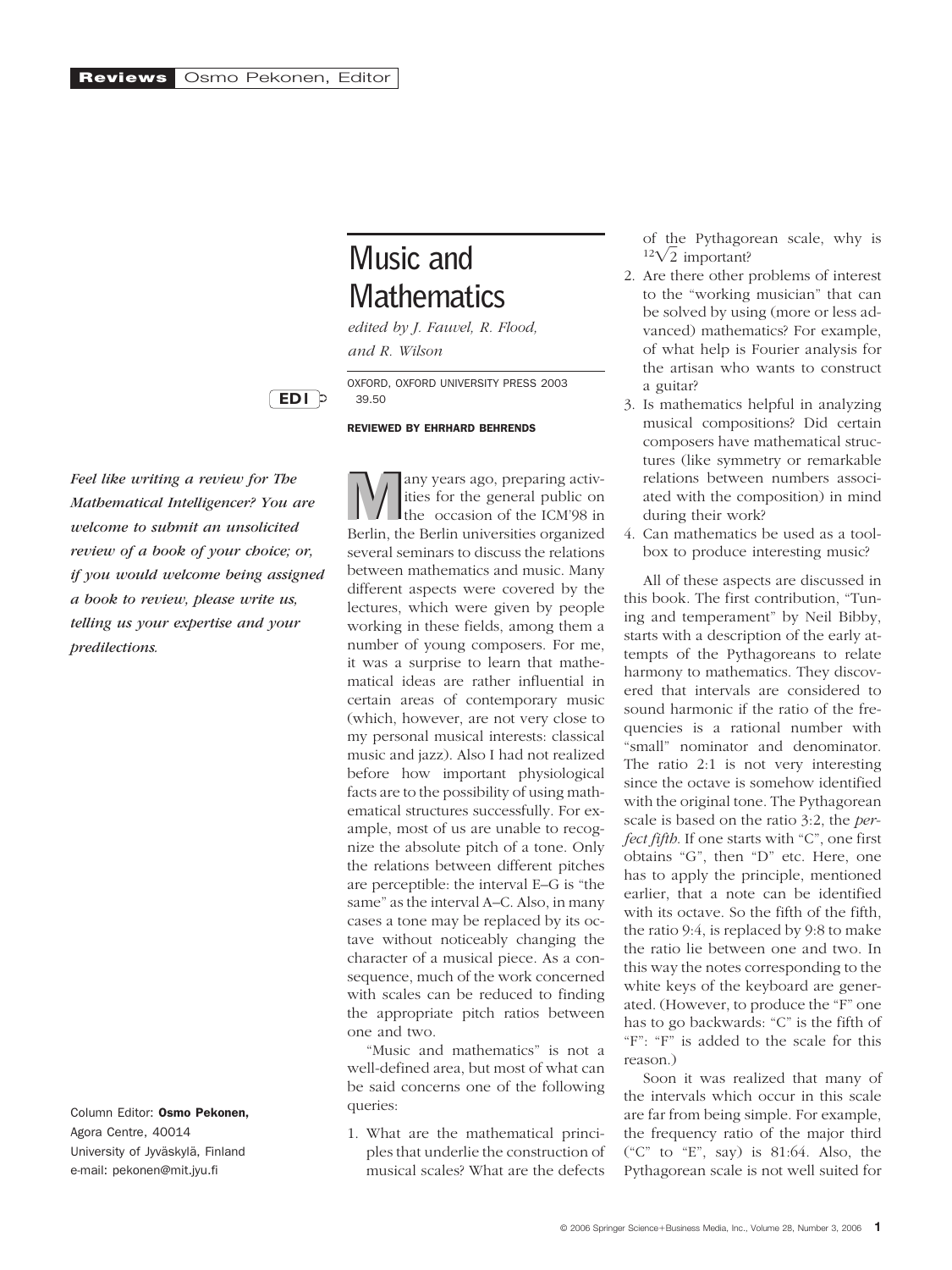modulation. If one considers a note already constructed as the keynote of a new scale it will be necessary to include new notes. For example, one has to add "F sharp" when starting with "G". This process never stops. There is no finite scale which is closed under forming Pythagorean scales if one can select any note as a basic key note.

Bibby describes some of the proposals that have been made to overcome these difficulties. For example, we learn how the frequency ratios in the scale of the just intonation are defined and to what extent it is superior to the Pythagorean scale. And that Marin Mersenne designed a keyboard with 31 notes for each octave, which made it possible to distinguish between "F sharp" and "G flat", a distinction which is important in the Pythagorean scale and in the just intonation.

Most readers will know that nowadays nearly all instruments use the equal temperament. The frequency ratio between two adjacent notes of the 12 notes in an octave on a keyboard is always the same, and in this way the twelfth root of 2 comes into play. It is a really "democratic" scale, as each note plays the same role. Nevertheless it is a rather ironical aspect of the history of music that one started with the philosophy of small rational numbers and ended up with a scale where *no* interval (up to the octave) is rational.

But this is not the end of the story. Later (in Chapter 9) we learn why, besides our 12-tone system, certain *n*-tone systems play a role in music theory. Here in particular the cases  $n = 13, 19$ , 21, 31, and 53 are of some interest. Similar questions are mentioned also in some other contributions. For example, in Chapter 2—a chapter with a more historical than mathematical emphasis—J. V. Field explains how Kepler tried to find musical proportions in various quantities of the solar system.

For me, the most interesting chapters are those of Part Two, "The mathematics of musical sound". First, in Chapter 3, Charles Taylor describes some experiments with real instruments to demonstrate how one can hear combinations of notes. It is a strange fact that the ear sometimes "hears" the difference note of, e.g., 80 Hz if two notes of 500 and 580 Hz are played simultaneously. Taylor has no convincing explanation of this phenomenon; it is argued that the effect is caused by a combination of physical and physiological reasons.

Next, in Chapter 4, Ian Stewart demonstrates that many interesting mathematical problems are touched upon if one wants to calculate the positions of the frets of a guitar correctly. He explains the difference between "construction with circle and ruler" and "construction with circle and *unmarked* ruler" and how simple it is to trisect an angle if one is allowed to mark a distinguished point on the edge of the ruler.

The main part of Stewart's article is the description of Strähle's construction of the position of the frets. Strähle, a Swedish craftsman, suggested his construction in 1743, but it was erroneously argued by Jacob Faggot, of the Swedish Academy, that the argument has a flaw. Strähle had in fact found an approximation of  $12\sqrt{2}$  by simple geometric means, which in a sense, is optimal: the best approximation of  $2^x$  by a function

of type 
$$
(ax + b)/(cx + d)
$$
 is  
\n
$$
\frac{(2 - \sqrt{2})x + \sqrt{2}}{(1 - \sqrt{2})x + \sqrt{2}},
$$

and Strähle used this function; he approximated  $\sqrt{2}$  by 17/12, a ratio which appears when expanding  $\sqrt{2}$  as a continued fraction.

The third article in this part (Chapter 5) is David Fowler's essay on Helmholtz. For many readers it will be a surprise to learn that Helmholtz not only was a famous physicist but also a physiologist who worked on the physiological basis of the theory of music. Fowler starts with a description of Helmholtz's experiments with sound generators; they were used to demonstrate combinational tones like the difference notes mentioned earlier. More substantial and mathematically more interesting, however, is the solution Helmholtz proposed for the problem of consonance. A fifth and a fourth, for example, which are defined by the ratios 3:2 and 4:3, are perceived as a harmonious sound, which is more pleasant for the ear than an interval selected at random.

What is the cause of this phenomenon? Some answers, among them those of Plato, Kepler, and Galileo, are sketched (in my opinion, Euler's *gradus*

*suavitatis* should also have been mentioned here).

The starting point of Helmholtz's approach is his *consonance curve*. Imagine two instruments playing a note in unison. If one of the frequencies is slowly increased, one will hear a beating. First it is slow, but it becomes quicker and "more unpleasant". Helmholtz quantified this sensation by associating a "degree of unpleasentness": if the number of beats is *x*, then  $\varphi(x)$  measures the "unpleasantness". Obviously one has  $\varphi(0) = 0$ , and qualitatively it is clear that  $\varphi$  will first increase up to an maximum (which is assumed to be around  $x = 30$  and then decrease.

In order to have a mathematically simple representation of  $\varphi$ , Helmholtz chose  $\varphi(x) = \lambda x/(30 + x^2)^2$ , a choice which of course is somewhat arbitrary. This  $\varphi$  is used to explain consonance as follows. If two instruments play an interval, one has to sum up the  $\varphi$ -values which belong to every pair of frequencies from the list of all pitches which occur in the Fourier expansion of the two notes which constitute the interval.

The result is a rather rough curve with minimum zero at the frequency ratios 1:1 and 2:1. But, remarkably, there are also some steep valleys in the graph at 3:2, 5:4, and the other ratios which correspond to the Pythagorean scale.

Part Three concerns "The mathematical structure of music". I am sure that the fascination one can feel when listening to a Schubert sonata or a Chopin mazurka will never be accessible to a mathematical analysis. There are, however, many "intellectual" aspects of music where a mathematical language can reasonably be applied. For example, group theory naturally comes into play when speaking about musical symmetries: see Chapter 6, "The Geometry of Music", by Wilfrid Hodges. But most of these symmetries are only perceptible by optical inspection of the score. (As an experiment, I suggest playing the notes from the first two bars of a popular song in reverse order. It is rather unlikely that an untrained listener will recognize the original.)

Not only group theory plays a role here. In Chapter 7, in the article by Dermot Roaf and Arthur White on "Bells and mathematics", the emphasis is on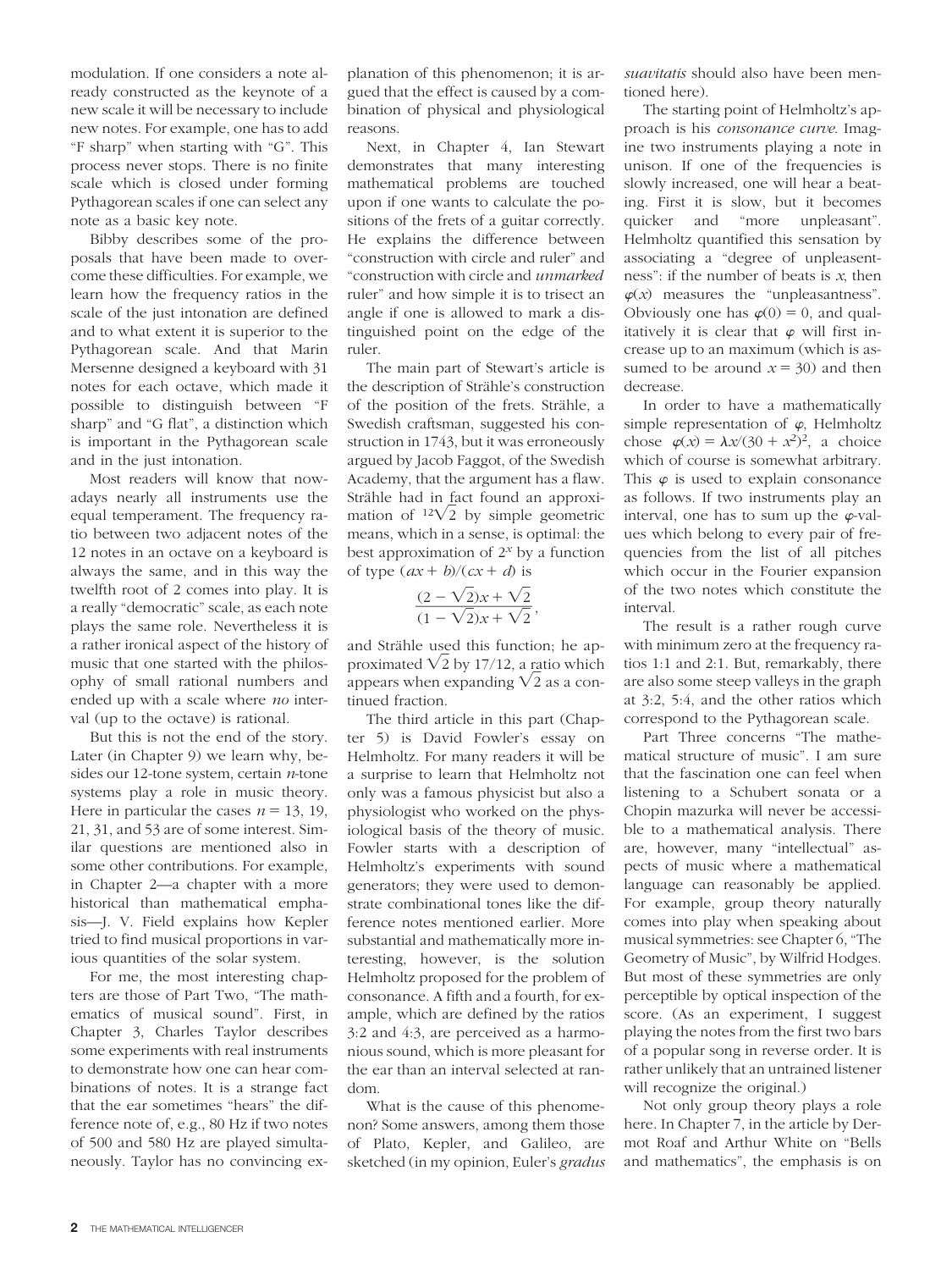combinatorics. "Ringing the changes" is the art of ringing a collection of *n* bells sequentially such that, at the end, all *n*! permutations have been heard. In addition, certain conditions must be satisfied, for example, from one round to the next, only transpositions between adjacent bells are admissible. This is so because, otherwise, it would be difficult to perform the sequence with really existing heavy bells. It is interesting to see how this problem can be solved by rather simple algorithms and how the solutions are visualized graphically.

In the last chapter of this part, "Composing with numbers" by Jonathan Cross, we are introduced to some mathematical ideas which have found their way to being used as tools for composers. The story begins with the twelve-tone row of Arnold Schönberg; a number of other examples are also discussed. The idea is always the same. First, one associates certain musical parameters, like pitch or duration, with numbers or more complicated mathematical objects, and then the structure of the mathematical part is translated to a piece of music. For example, one could select a magic square and then use the rows (or the columns, or the diagonals) to define the pitches of the clarinet line or the durations of the bassoon line.

Similar ideas are found in Part Four, "The Composer Speaks" (Carlton Gamer

and Robin Wilson on "Microtones and projective planes" and Robert Sherlaw Johnson on "Composing with fractals"). The titles indicate the mathematical source of the compositions. Finite projective planes are used to identify certain subsets of tones. For example, if one wants to select three notes out of seven in such a way that the selection generates a "cyclic design", one finds everything that is needed in the geometry of the Fano plane. (A cyclic design in this case is a pattern such that translations modulo 7 give rise to subsets of  $\{0, \ldots, 6\}$  in which each pair of numbers is contained in precisely one of the translations.)

Dynamical systems are very common in contemporary music. Here the well-known two-dimensional iterative patterns which lead to the Mandelbrot set generate the musical material. For example, if the channel of the synthesizer has to be determined where the next note will be generated, then a discretization of the *y*-value of the present position of the system is important: e.g., if it lies in [ 7,8 [, then choose channel 5.

It should be noted that the book is very carefully edited. It is a pleasure to read, and there are many interesting pictures and scores to illustrate the material. Readers who are particularly interested in the historical part of the subject can consult the book *Mathematics*

*and Music* (edited by Gerard Assayag, Hans-Georg Feichtinger, and Jose Rodriguez, Springer 2002; reviewed in *The Mathematical Intelligencer*, vol. 27, no. 3, p. 69). There is, surprisingly, only a small overlap in the content of these two books. The generation of scales by mathematical principles naturally plays a prominent role in both of them.

For me, only two aspects are missing. The first omission: I would have appreciated an article on Euler's work on music. He was one of the first to relate mathematics to consonance, and it would be interesting to compare his work with that of Helmholtz. And I was surprised to see that one cannot find anything substantial on "probability and music". In the music of the last century there is an abundance of examples in which the building blocks of certain compositions are generated stochastically, be it the pitches, the durations, or even the wave forms of the sounds.

But these objections are not essential. Let's praise the editors that they have presented an attractive volume that covers almost all of the important aspects of the interplay between mathematics and music.

Fachbereich Mathematik und Informatik Freie Universität Berlin D-14 195 Berlin Germany e-mail: behrends@math.fu-berlin.de